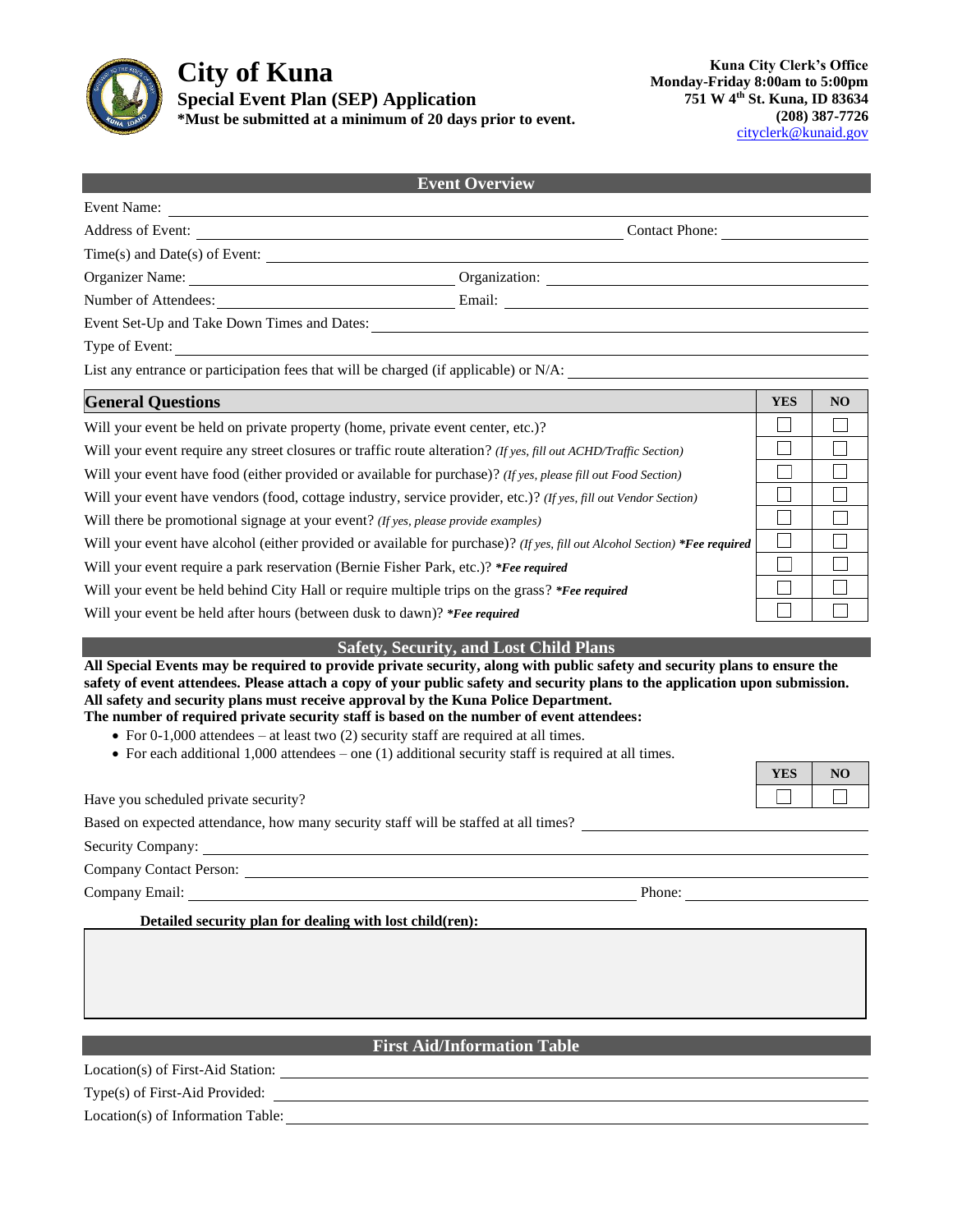## **Parking**

|  | Primary Parking Location |
|--|--------------------------|
|  |                          |

Primary Parking Location:

|  |  |  | List parking fees that will be charged (if applicable): |  |  |  |
|--|--|--|---------------------------------------------------------|--|--|--|
|  |  |  |                                                         |  |  |  |

| <b>Restrooms</b>                                                                                           |            |                |
|------------------------------------------------------------------------------------------------------------|------------|----------------|
|                                                                                                            | <b>YES</b> | N <sub>O</sub> |
| Will you be bringing in additional Porto-Potties?                                                          |            |                |
|                                                                                                            |            |                |
| Number of ADA Restrooms:                                                                                   |            |                |
| Location of Restrooms:                                                                                     |            |                |
|                                                                                                            |            |                |
| <b>Refuse</b>                                                                                              |            |                |
|                                                                                                            | <b>YES</b> | NO             |
| Have you contacted J&M Sanitation at (208) 922-3313?                                                       |            |                |
| How many trash carts will your event need?                                                                 |            |                |
| Location of trash carts:                                                                                   |            |                |
|                                                                                                            |            |                |
| Detailed refuse plan for event clean-up:                                                                   |            |                |
|                                                                                                            |            |                |
|                                                                                                            |            |                |
|                                                                                                            |            |                |
|                                                                                                            |            |                |
| <b>ACHD/Traffic Control</b>                                                                                |            |                |
|                                                                                                            | <b>YES</b> | NO.            |
| Has the Ada County Highway District (ACHD) been contacted about road closures?                             |            |                |
|                                                                                                            |            |                |
|                                                                                                            |            |                |
| Company Email:<br>$P$ hone: $P$                                                                            |            |                |
| Events that require ACHD approval:<br>Attach traffic control plan filed with ACHD                          |            |                |
| Attach approved ACHD forms (A or B)                                                                        |            |                |
| A. https://www.achdidaho.org/Documents/Forms/CUP/ACHD_SpecialEventPermitNonProfit.pdf                      |            |                |
| B. https://www.achdidaho.org/Documents/Forms/CUP/ACHD SpecialEventPermitCommercial.pdf                     |            |                |
| <b>Food/Vendors</b>                                                                                        |            |                |
| How many vendors will need electricity?                                                                    |            |                |
| List vendor fees that will be charged (if applicable) or N/A:                                              |            |                |
|                                                                                                            | <b>YES</b> | NO             |
| If food is being served, has Central District Health (CDH) been contacted?                                 |            |                |
| Has the Idaho Tax Commission been contacted?                                                               |            |                |
| Has the Kuna Building Department been contacted to schedule vendor electrical inspections?                 |            |                |
| *Electrical inspection required for events – please contact the Kuna Building Department at (208) 639-5342 |            |                |
| If you will have vendors at event:                                                                         |            |                |
| Provide a complete list of participating vendors prior to your event.                                      |            |                |
| <b>Event and Promotional Signage</b>                                                                       |            |                |

Attach photos of signage as well as dimensions of each sign (required at least 10 days prior to event). **\*All banners at Bernie Fisher Park must be put up by Park and Recreation Department staff only.**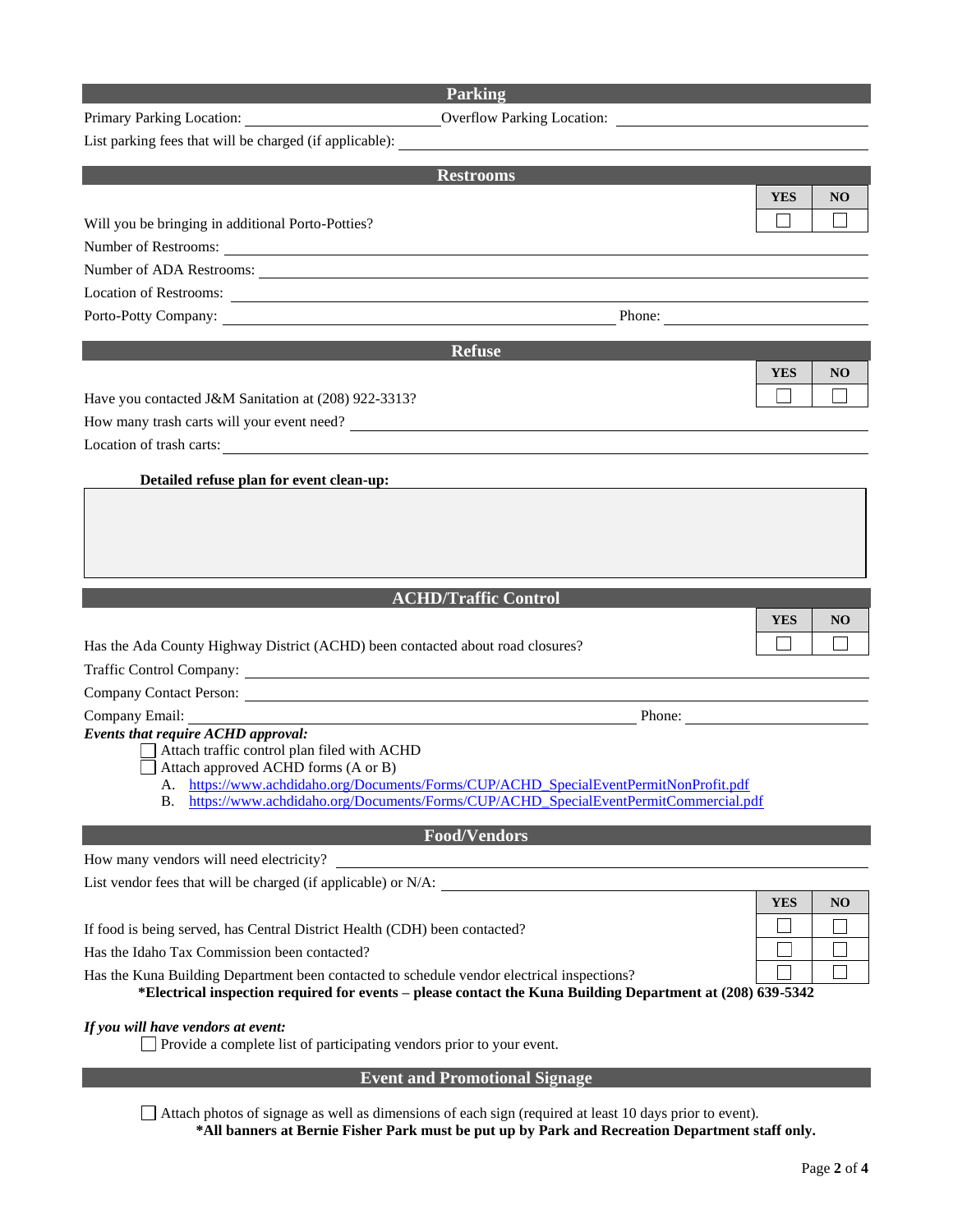### **Alcohol**

Catering Permit Holder:

Type(s) of alcohol to be served at event:

Serving times for alcohol (to/from):

Type(s) of serving containers:

\**Alcohol catering permit required from Kuna City Clerk*

**Detailed plan for age verification (wristbands, ID check, etc.):**

**Detailed alcohol security plan:**

Attach photos of alcohol area signage that will be displayed at event.

Attach detailed map of serving location (including entrances and exits).

Attach photo of wrist band.

Attach completed/approved Alcohol Catering Permit - [https://kunacity.id.gov/FormCenter/City-Clerk-13/Alcohol-](https://kunacity.id.gov/FormCenter/City-Clerk-13/Alcohol-Beverage-Catering-Permit-119)[Beverage-Catering-Permit-119](https://kunacity.id.gov/FormCenter/City-Clerk-13/Alcohol-Beverage-Catering-Permit-119)

**Miscellaneous**

*\*Required for all events:*

**Detailed public notification plan (how will you be letting the public know your event is happening and how street closures, noise, etc. might affect them)**

#### *Event Fees:*

- □ **Park Reservation…………………..Attach receipt** <https://secure.rec1.com/ID/kuna-id/catalog>
- □ **Alcohol Catering Permit…………..\$20/day**
- □ **Grass Fee…………………………...TBD based on usage**
- □ **Pass through Costs (Electricity, Safety Services, Public Notification, Other)**
- □ **After Hours Fee……………………Based on number of people**
- **Up to 25 - \$30.00 Up to 50 - \$40.00 Up to 100 - \$60.00 Over 100 - \$110.00**

### **TOTAL:**

## **Attachment Checklist**

| YES | N/A |
|-----|-----|
|     |     |
|     |     |
|     |     |
|     |     |
|     |     |
|     |     |

| Amount |  |  |  |  |
|--------|--|--|--|--|
| \$     |  |  |  |  |
| \$     |  |  |  |  |
| \$     |  |  |  |  |
| \$     |  |  |  |  |
| ፍ      |  |  |  |  |
|        |  |  |  |  |

\$